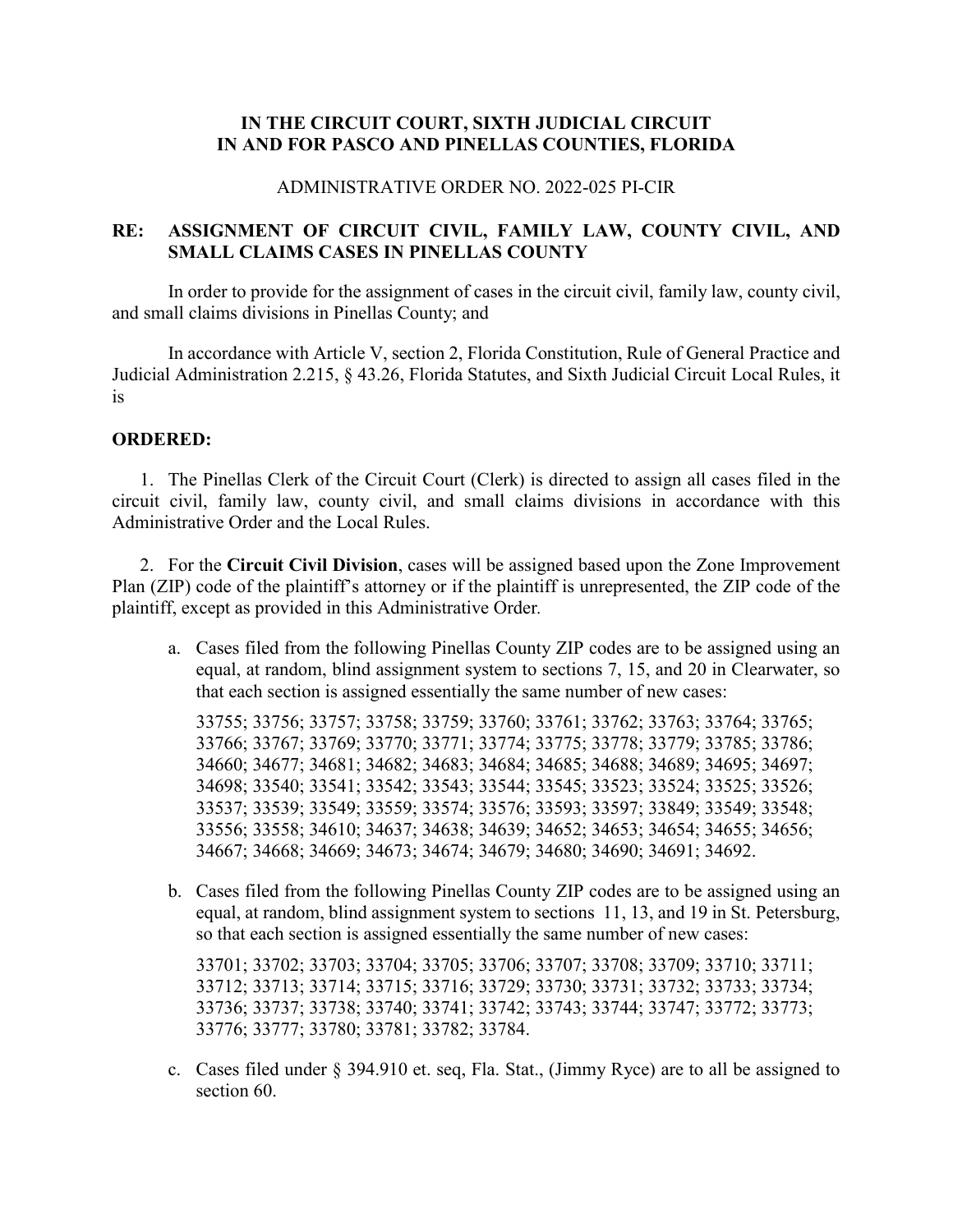- d. Cases filed under § 932.704, Fla. Stat., (civil forfeiture) are to all be assigned to section 001.
- e. Petitions for a writ of habeas corpus shall be assigned to section 77, except:
	- i. Petitions for a writ of habeas corpus filed in the appellate division of the circuit court shall be assigned to the section for the appellate administrative judge;
	- ii. Petitions for a writ of habeas corpus arising from a probate matter are to be assigned to the section for the probate administrative judge; and
	- iii. Petitions for a writ of habeas corpus arising from a juvenile dependency or delinquency matter are to be assigned to the section for the Unified Family Court administrative judge.
- f. Cases will be assigned to section 77 (Chief Judge civil section) and 78 (senior judge civil section) as directed by the Chief Judge.
- g. Cases transferred from county court to circuit court when a claim or counter claim exceeds the jurisdiction of the county court shall be assigned to Circuit Civil section 91N for Clearwater County Civil and Small Claims sections or Circuit Civil section 91S for St. Petersburg County Civil and Small Claims sections.
- h. Unless otherwise provided for in this Administrative Order, cases with an out of county ZIP code, an unknown ZIP code, or a ZIP code not listed in this Administrative Order are to be assigned in a manner that results in an even distribution of the cases among all civil sections in Clearwater and St. Petersburg.
- i. The Administrative Office of the Courts will review the case distribution at least semiannually and as needed adjust the percentage of such cases that are to be assigned to Clearwater sections and St. Petersburg sections in order to equalize the workload.

3. For the **Circuit Family Division,** cases will be assigned based upon the ZIP code of the petitioner's attorney or if the petitioner is unrepresented, the ZIP code of the petitioner, except as provided in this Administrative Order.

a. Family law cases filed from the following Pinellas County ZIP codes are to be assigned using an equal, at random, blind assignment system to sections 14, 22, 23, and 25 in Clearwater, so that each section is assigned essentially the same number of new cases:

33755; 33756; 33757; 33758; 33759; 33760; 33761; 33762; 33763; 33764; 33765; 33766; 33767; 33769; 33770; 33771; 33772; 33773; 33774; 33775; 33776; 33777; 33778; 33779; 33780; 33784; 33785; 33786; 34660; 34677; 34681; 34682; 34683; 34684; 34685; 34688; 34689; 34692; 34695; 34697; 34698.

b. Family law cases filed from the following Pinellas County ZIP codes are to be assigned using an equal, at random, blind assignment system to sections 9, 12, 17, and 24 in St. Petersburg, so that each section is assigned essentially the same number of new cases: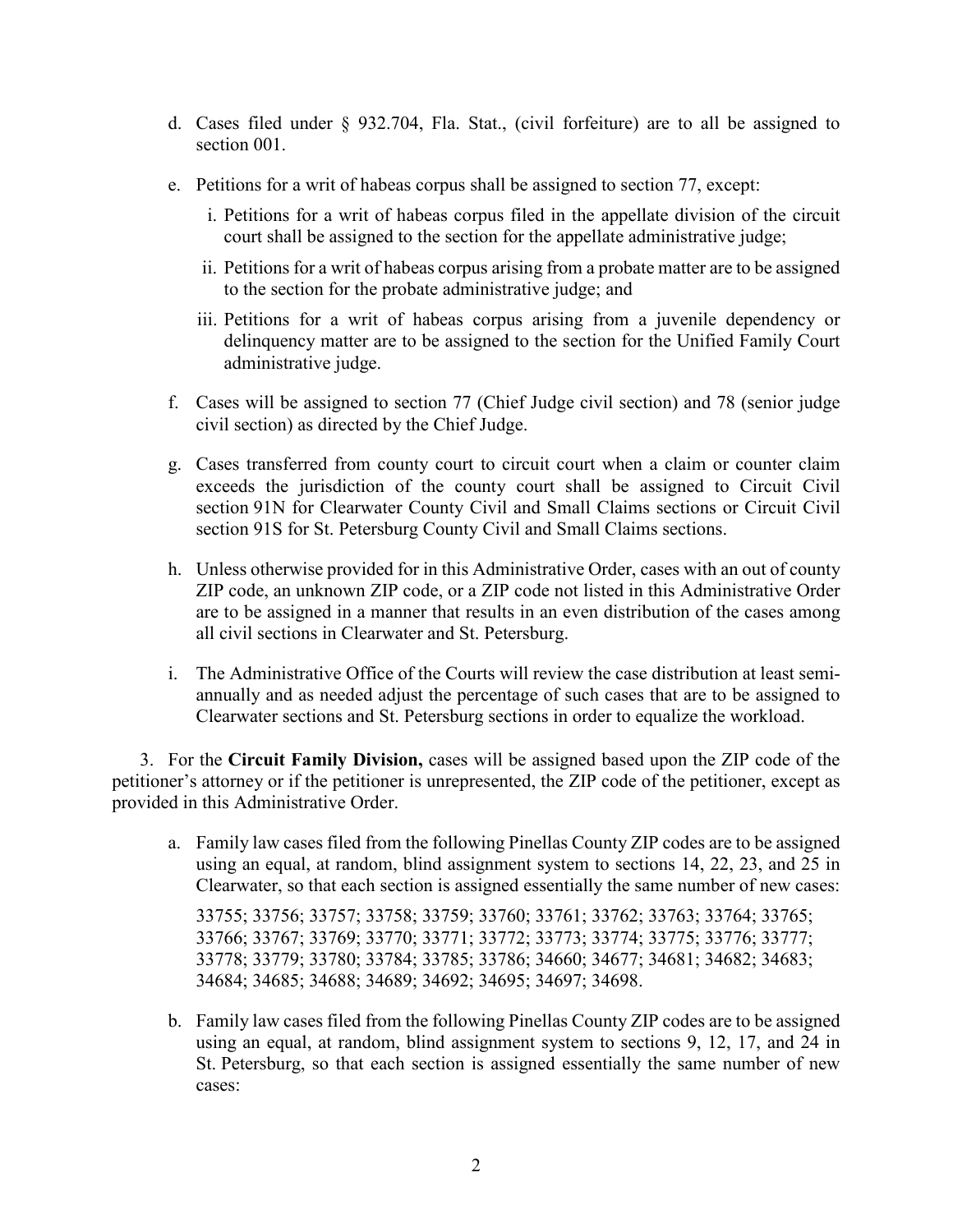33701; 33702; 33703; 33704; 33705; 33706; 33707; 33708; 33709; 33710; 33711; 33712; 33713; 33714; 33715; 33716; 33729; 33730; 33731; 33732; 33733; 33734; 33736; 33737; 33738; 33740; 33741; 33742; 33743; 33744; 33747; 33781; 33782.

- c. Cases will be assigned to section 79 (senior judge family law section) as directed by the Chief Judge.
- d. The legal services providers for the Department of Revenue shall identify for the Clerk whether a Title IV-D case should be assigned to a North or South County family law section in accordance with the ZIP code plan in this paragraph. The assignment to Clearwater or St. Petersburg shall be based upon the ZIP code of the individual petitioner, and not the ZIP code of the legal services provider.
- e. Unless otherwise provided for in this Administrative Order, cases with an out of county ZIP code, an unknown ZIP code, or a ZIP code not listed in this Administrative Order are to be assigned in a manner that results in an even distribution of the cases among all family law sections in Clearwater and St. Petersburg. The Administrative Office of the Courts will review the case distribution at least semi-annually and as needed adjust the percentage of such cases that are to be assigned to Clearwater sections and St. Petersburg sections in order to equalize the workload.
- f. Simplified dissolution of marriage cases filed from the ZIP codes listed in paragraph 3(a) (Clearwater sections) will be assigned to Circuit Family section 81N. Simplified dissolution of marriage cases filed from the ZIP codes listed in paragraph 3(b) (St. Petersburg sections) will be assigned to Circuit Family section 81S.
- g. Petitions for an injunction for protection against dating violence, domestic violence, repeat violence, sexual violence, and stalking will be assigned in accordance with this Administrative Order. The return hearings will be calendared in accordance with a separate administrative order on a yearly basis.
- h. Adoption petitions for adoption of relatives, adoption of adults, and adoption of stepchildren where no termination of parental rights petition has been filed shall be assigned in accordance with this Administrative Order. Step-parent adoption petitions accompanied by a petition for termination of parental rights are to be assigned to a Unified Family Court (UFC) section in accordance with separate Administrative Orders governing assignment of UFC cases, which is currently Administrative Order 2018-008.

4. For the **County Civil and Small Claims Divisions**, cases will be assigned based upon the ZIP code of the plaintiff's attorney or if the plaintiff is unrepresented, the ZIP code of the plaintiff, except as provided in this Administrative Order*.*

a. **County Civil** cases filed from the following Pinellas County ZIP codes are to be assigned using an equal, at random, blind assignment system to sections 41 and 42 in Clearwater so that each section is assigned essentially the same number of new county civil cases. **County Small Claims** cases filed from the following Pinellas County ZIP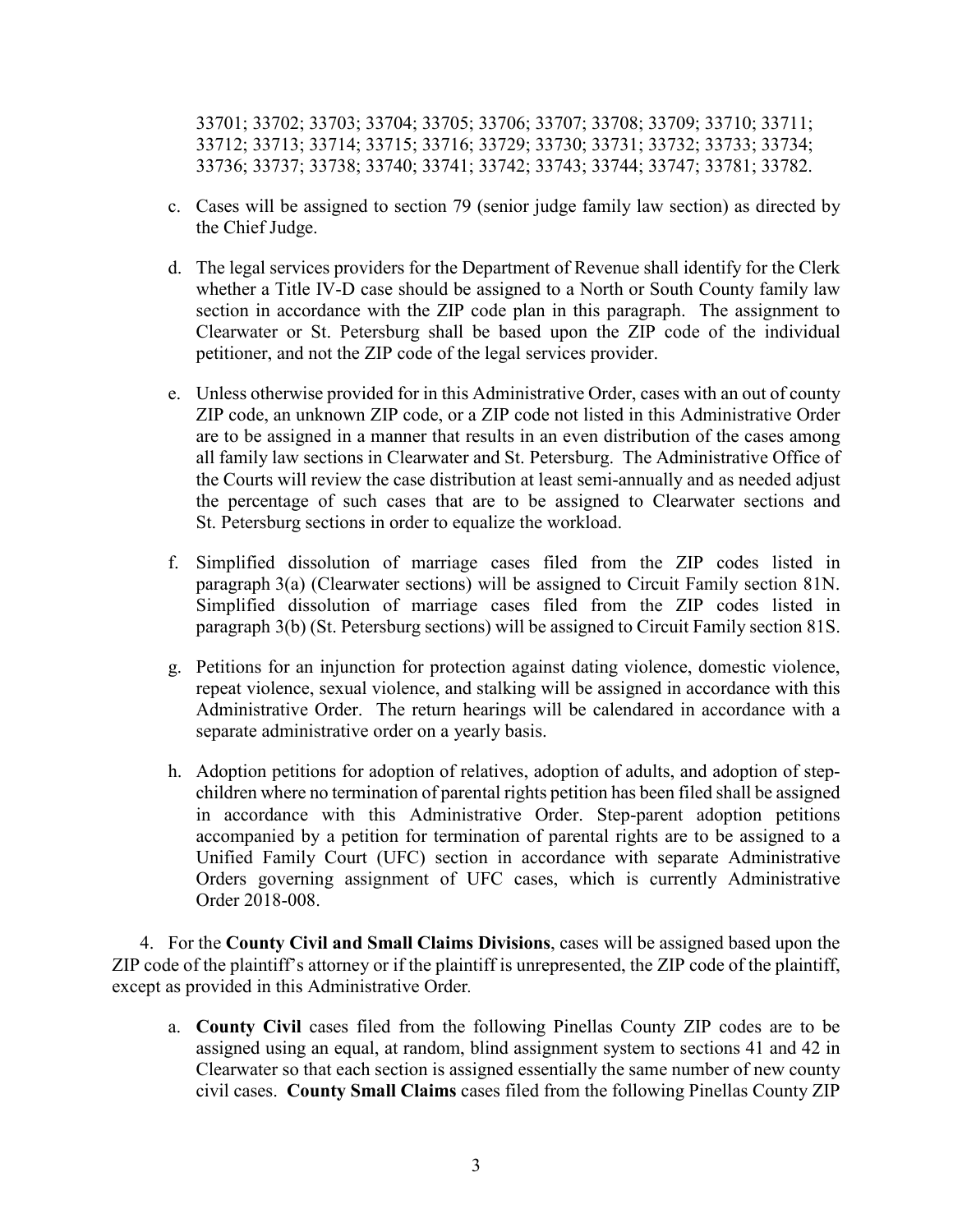codes are to be assigned using an equal, at random, blind assignment system to sections 47 and 48 in Clearwater, so that each section is assigned essentially the same number of new county small claims cases.

33755; 33756; 33757; 33758; 33759; 33760; 33761; 33762; 33763; 33764; 33765; 33766; 33767; 33769; 33770; 33771; 33774; 33775; 33778; 33779; 33785; 33786; 34660; 34677; 34681; 34682; 34683; 34684; 34685; 34688; 34689; 34692; 34695; 34697; 34698.

b. Cases filed from the following Pinellas County ZIP codes are to be assigned using an equal, at random, blind assignment system to sections 39 and 40 in St. Petersburg so that each section is assigned essentially the same number of new county civil cases. County Small Claims cases filed from the following Pinellas County ZIP codes are to be assigned using an equal, at random, blind assignment system to sections 45 and 46 in St. Petersburg so that each section is assigned essentially the same number of new county small claims cases.

33701; 33702; 33703; 33704; 33705; 33706; 33707; 33708; 33709; 33710; 33711; 33712; 33713; 33714; 33715; 33716; 33729; 33730; 33731; 33732; 33733; 33734; 33736; 33737; 33738; 33740; 33741; 33742; 33743; 33744; 33747; 33772; 33773; 33776; 33777; 33780; 33781; 33782; 33784.

- c. Any small claims case in which a pro se plaintiff or counsel has a given address outside of Pinellas County, the Clerk shall assign small claims case to that courthouse in which the first named defendant would have been assigned had that defendant been the plaintiff. Any small claims case in which the defendant is also out-of-county shall be designated an out-of-county case and assigned without regard to the defendant's address.
- d. Unless otherwise provided for in this Administrative Order, other cases with an out of county ZIP code, an unknown ZIP code, or a ZIP code not listed in this Administrative Order are to be assigned in a manner that results in an even distribution of the cases between all county civil sections in both Clearwater and St. Petersburg, and an even distribution of small claims cases in both Clearwater and St. Petersburg. The Administrative Office of the Courts will review the case distribution at least semiannually and as needed adjust the percentage of such cases that are to be assigned to Clearwater sections and St. Petersburg sections in order to equalize the workload.

5. When a judge has entered an order recusing himself or herself from all cases of a named party or attorney, the Clerk shall:

- a. Reassign all cases from that party or attorney to another judge in the same geographic location and division as the recusing judge unless otherwise directed;
- b. Assign future cases so that cases from that party or attorney are not assigned to the recused judge; and
- c. Assign future cases so that new cases assigned to division judges in Clearwater remain